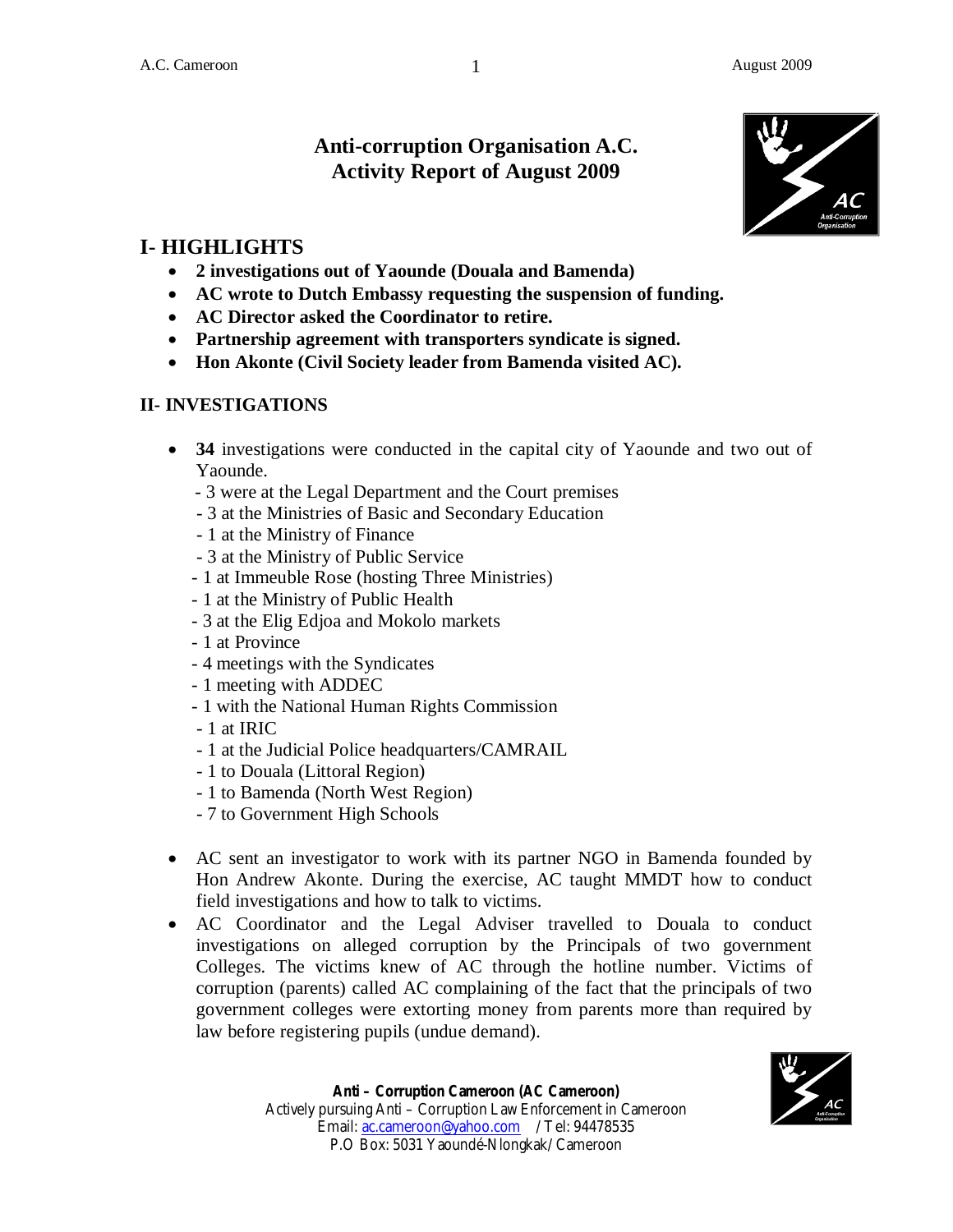AC visited the two schools. Had a working session with the parents. Their determination made AC meet a Bailiff Chamber where a "Constat" was arranged for the following day. The Constat did not finally hold because the bailiff came late. Hence, it was moved to Monday.

 AC held 4 workings with the syndicate on finalizing the text for partnership. The agreement was finally signed by the AC Director and national Coordinator of the syndicate.

## **III- A.C HOTLINE, E-MAILS, BROCHURES AND PUBLIC NOTICES**

#### **Emails:**

- **36** electronic mails were received by AC.
- **16** mails were on corruption
- **14** were on human rights abuses
- **- 6** mails were seeking legal assistance.

#### **AC Brochure:**

- 9**00** AC information brochures were produced.
- **300** were taken to Bamenda,
- **- 200** were distributed in Douala and
- - **400** in Yaounde.

**Observation:** For the second time within the year, AC moved to the Regions with brochures. The brochures for Bamenda were adapted to meet local realities. For example, the name of the partner NGO – MMDT was added to the brochure amongst other changes.

#### **AC Public Notices:**

**- 500 Public Notices** were produced. **300** were taken to Bamenda, **100** in Douala and the rest in Yaounde.

#### **Observation:**

- For the second time in 2009, Ac anticorruption posters were posted out of Yaounde. The ones pasted in Bamenda led to six calls from victims on the hotline.

#### **IV. LEGAL**

- AC met with Bailiffs in Douala to discuss the modalities of conducting as "constat". The AC terms were explained and accepted.
- AC held working session with the Vice President of ADDEC. The purpose was to discuss the aftermath of the aborted meeting with students on filling a case against the Director of ASMAC.

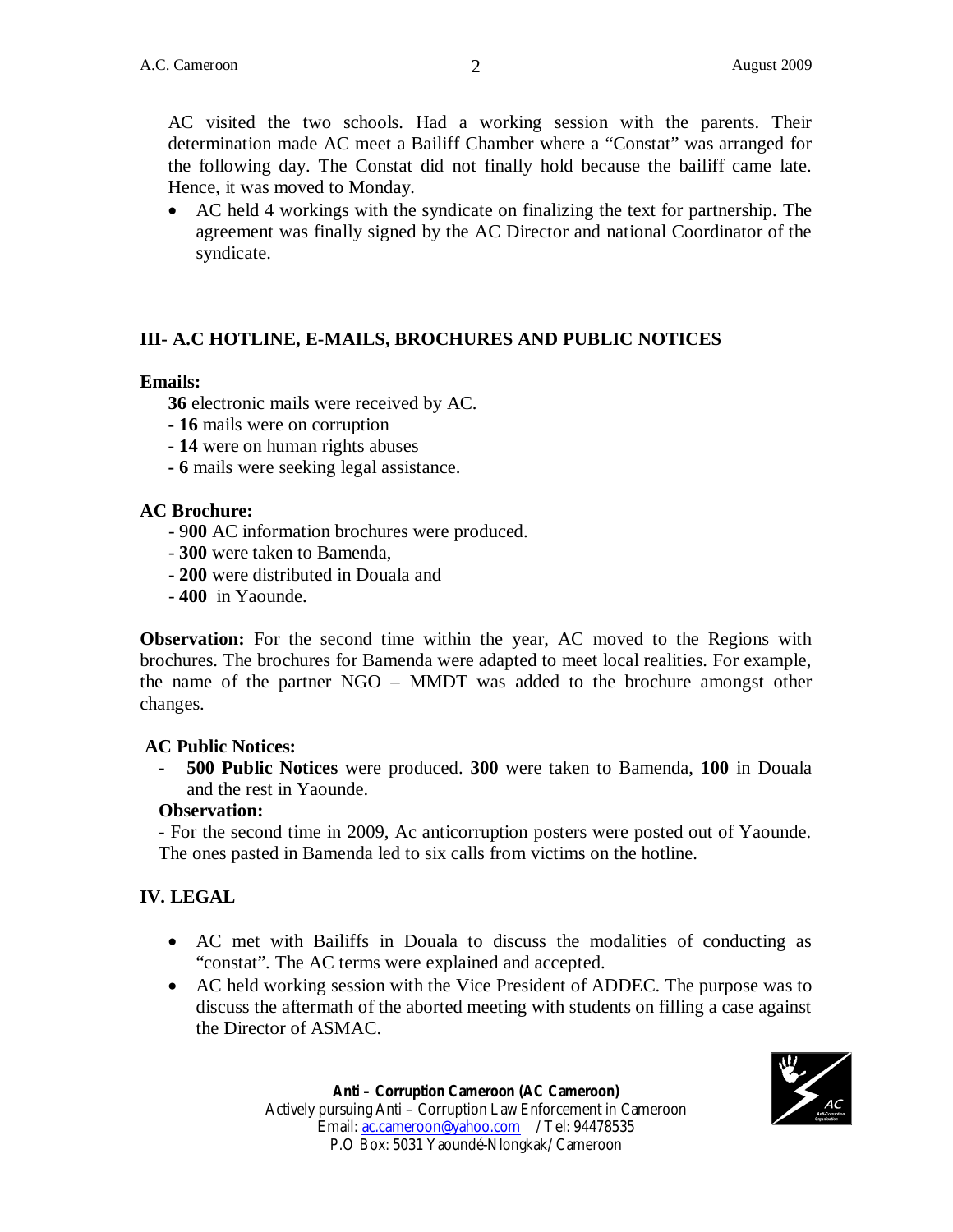**Status of Cases:** By the end of the month, the status of cases remained constant: 8 Active cases; 20 Open cases, where preliminary investigations are still going on and 13 closed cases.

# **V. MEDIA**

- **2** meetings were held between AC, the MMDT NGO and CRTV Bamenda and Radio Hot Coffee – private radio station in Bamenda. The objective was to present Ac activities to the population of the North West region as a means of recruiting more victims of corruption.
- AC contact information to victims of corruption passed regularly over the national TV news bar. This led to an increase in the monthly number of calls.

## **VI. HUMAN RESOURCES**

 A.C. Director asked the Coordinator to stop work. The official explanation was that the two have different approaches of work.

## **VII. RELATIONS WITH INSTITUTIONS**

 AC attended a seminar organized by the National Commission on Human Rights and Freedoms. The seminar was on the Maputo Protocol. AC attended so as to get in contact with other civil society groups as a means of recruiting victims of corruption through their structures.

#### **VIII. RELATIONS WITH NGOs**

- **1** meeting was held between AC Director and the Director of MMDT in Bamenda. The purpose was to establish a partnership with the latter in the fight against corruption.
- 1 meeting was held between the Coordinator of AC and the Executive Director of **4-Rocks International**. The latter told AC of his readiness to hand big corruption cases to AC. However, he conditioned his collaboration with AC providing a copy of its legal authorization which AC is yet to be granted.
- AC Coordinator and Legal Adviser had two working sessions with the Association of Persons Living with AIDS. The purpose was to see how AC could help the latter file a law suit against members and authorities from the Public Health Ministry who allegedly embezzled CFA 40. 000. 000 Frs. being money meant to subvent the cost of anti-retroviral drugs for the members of the association.